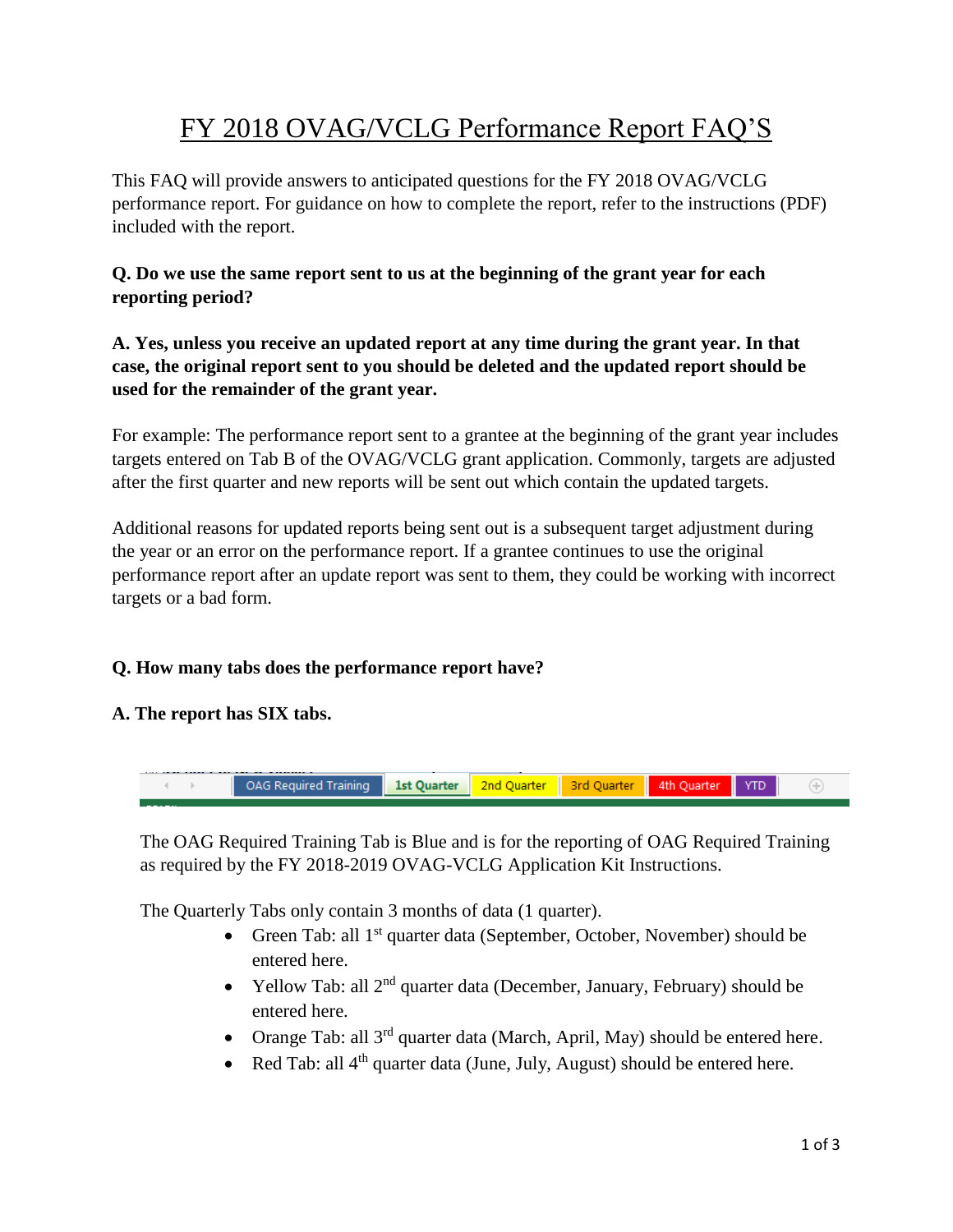The YTD (Year-to-Date) Tab is purple and is for OAG-Grants internal use only as a means for tracking Year-to-Date totals and percentage of targets completed. DO NOT enter/change any information on this tab.

## **Q. What is the difference between Sections 2 and 3?**

**A. Section 2. Allocation of Resources for Grant Activities should be reported as estimated percentage of the agency's total OVAG/VCLG budget that was spent on each of the listed activities. Quarterly percentages must total 100%.**

**Section 3. Allocation of Resources for Victim Types should be reported for the resources spent on Victim Services in Section 2. Enter the estimated percentage of the agency's total OVAG/VCLG budget that was spent on each of the listed victim types. Quarterly percentages for Section 3 must total the percentage of Direct Victim Services allocated in Section 2.**

For example: Agency ABC reports 80% in Direct Victim Services under Section 2 for the first quarter, and reports 10% in Assault Victims, 50% in Domestic Violence/Family Violence Victims, and 20% in Sexual Assault Victims under Section 3 for the  $1<sup>st</sup>$  quarter.

### **Q. What is the reporting methodology?**

# **A. With the exception of Subsection 5.3 Volunteer Involvement, Grantees should only report activities which occurred during OVAG/VCLG funded hours.**

Grantees should report all Victims served during grant funded hours and all Training and/or Outreach that occurred during grant funded hours.

Subsection 4.5 Victim Services Provided should be reported as all instances of services provided to victims during grant funded hours regardless of if that victim has received the service before.

For example: In the month of September, a VCLG funded grant staff member provided Crisis Intervention 15 times to the 10 victims served during grant funded hours for the month. Crisis Intervention would be reported as 15 for the month of September.

In regards to Subsection 5.3 Volunteer Involvement, Grantees who are non-profits should report volunteer involvement for the agency as a whole. Grantees who are units of local or state government should only report volunteers used for the grant.

*Note to Grantees who had an OVAG/VCLG grant during the FY 2017 grant year: this reporting methodology is different from the Direct Victim Service reporting requirements of FY 2017.*